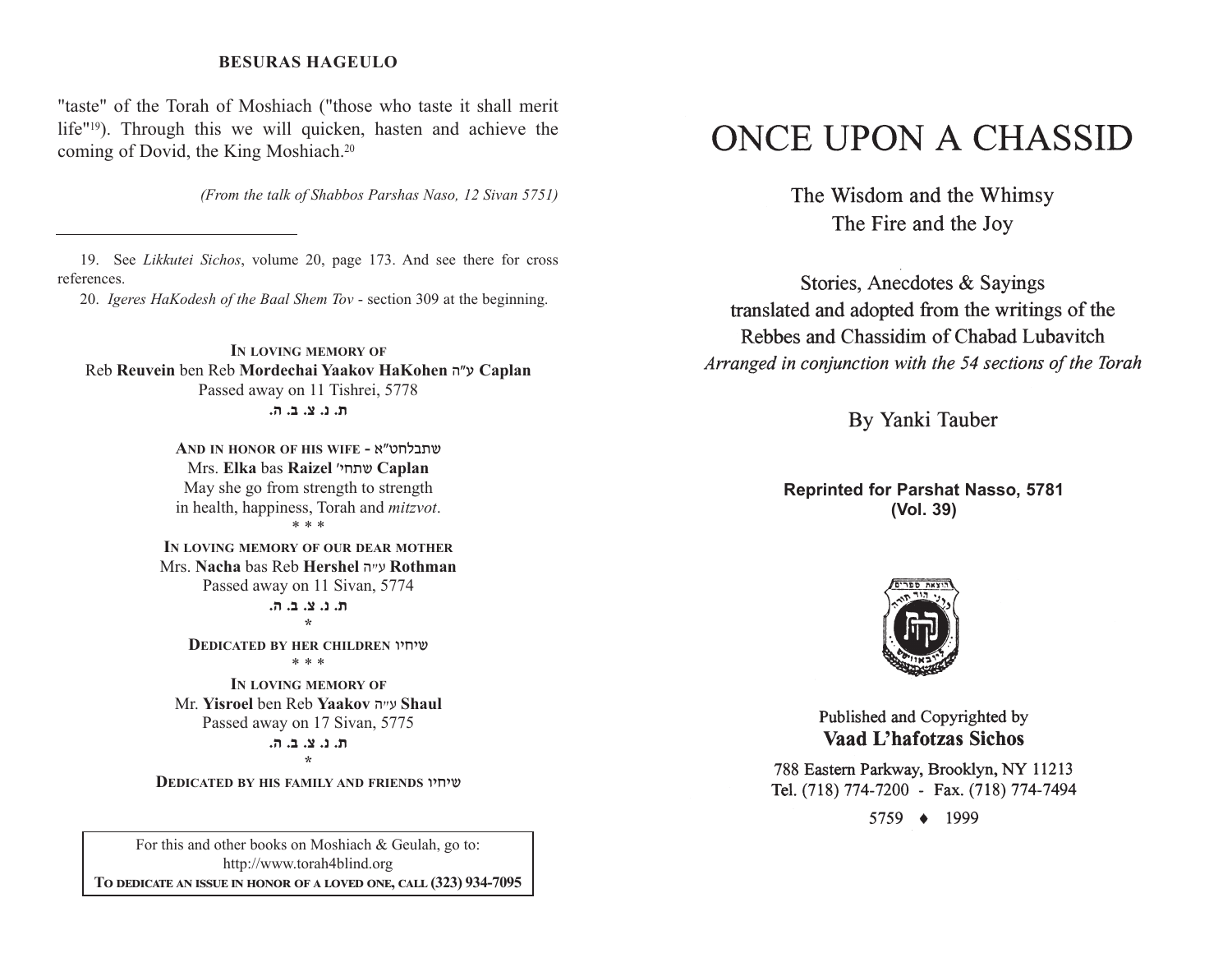#### **THE ANNOUNCEMENT OF THE REDEMPTION**

**IN LOVING MEMORY OF**Horav **Schneur Zalman Halevi** v"g ben Horav **Yitzchok Elchonon Halevi** s"hv**Shagalov** Passed away on 21 Tamuz, 5766 Reb **Dovid Asniel** ben Reb **Eliyahu** <sup>v</sup>"g **Ekman**Passed away on 5 Sivan - Erev Shavuot, 5765 Mrs. **Devora Rivka** bas Reb **Yosef Eliezer** v"g **Marenburg** Passed away on the second day of Rosh Chodesh Adar, 5766 Reb **Yitzchok Moshe** (Ian) ben Reb **Dovid Asniel** v"g **Ekman (Santiago, Chile)** Passed away on the 24th day of Shevat, 5769 **/v /c /m /b /,**

**AND IN HONOR OF**Mrs. **Esther Shaindel** bas **Fraidel Chedva** whj,a**Shagalov DEDICATED BY**Rabbi & Mrs. **Yosef Y.** and **Gittel Rochel** uhjha**Shagalov**

Reprinted with permission of: **"Vaad L'Hafotzas Sichos"**by: **Moshiach Awareness Center,** a Project of: **Enlightenment For The Blind, Inc.** 602 North Orange Drive. Los Angeles, CA 90036 Tel.: (323) 934-7095 \* Fax: (323) 934-7092

http://www.torah4blind.org e-mail: yys@torah4blind.org

**Rabbi Yosef Y. Shagalov, Executive Director**

Printed in the U.S.A.

the month of Redemption) we are already standing at the time "When the King Moshiach comes ("behold he comes")... and will proclaim to Israel, 'Humble ones, the time for your Redemption has arrived!"

...But action is the main thing:15

Since this is the Shabbos after the giving of the Torah, Parshas Naso, in the year of I will show him wonders, it is a time particularly ready and appropriate for the revelation of "a new Torah will proceed from me."16 This means that the practical lesson is that this is the set time **to prepare** (a sample and example of) the new dimensions of Torah to be revealed that will ultimately lead to the actual fulfillment of the promise "a new Torah will proceed from me."

Simply put, there should be a renewal and increase in learning Torah with vigor and delight, until one originates new insights, whether for one's self or to have an effect on others, "Raise up many disciples."17 For it is known that "Every one of Israel is able to reveal secrets of wisdom and to discover a new insight in Torah, whether in homiletics or in the revealed or in the esoteric parts of Torah, according to the level of his soul's root. **Indeed, one is obligated to do so**."18 This includes particularly a renewal and intensification in learning and spreading the inner teachings of the Torah that are revealed in Toras Chassidus, a sample, example and

<sup>15.</sup> Avos, Chapter 1, Mishneh 17 (in gematria, "good") - that is learned on this Shabbos. [The number 17 in Hebrew can be formed from the letters of the word "good." See also note 6a. Translator's note.]

<sup>16.</sup> See Yeshayahu 51:4: "For Torah will proceed from me." And in Vayikra Rabba 13:3: "A new Torah will proceed from me, a renewal of Torah from me will proceed." This is explained at length in the talk of the second day of Shavuos (Sefer HaSichos 5751, p. 566 and following).

<sup>17.</sup> *Avos* Chapter 1, Mishneh 1.

<sup>18.</sup> *Tanya, Igeres HaKodesh*, section 26 (p. 145a).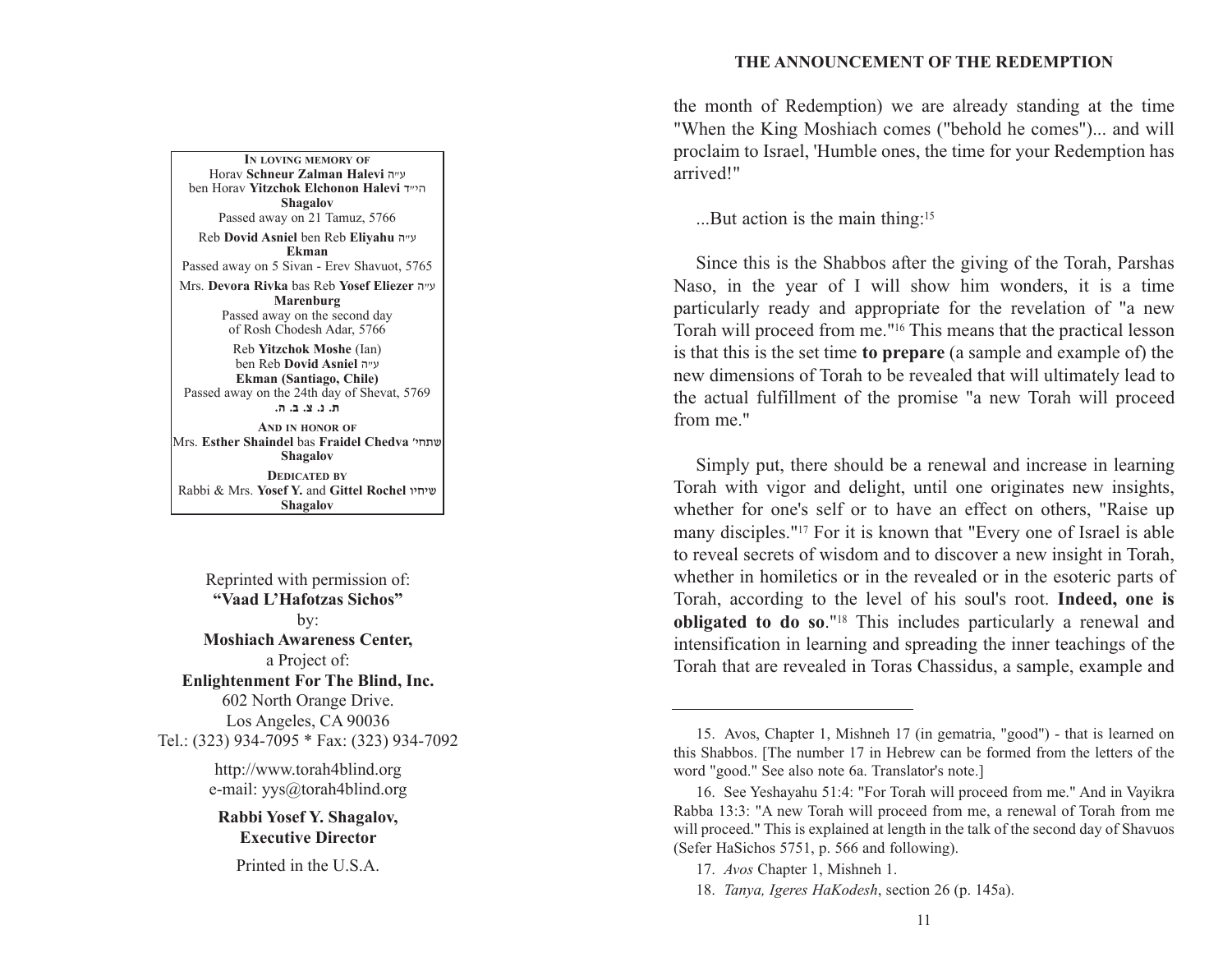#### **BESURAS HAGEULO**

greet our righteous Moshiach.

This matter receives the utmost emphasis in this year - 5751, whose mnemonic<sup>8</sup> is hinted at in the verse<sup>9</sup> "his kingship will be exalted" (referring to Dovid and Shlomo,<sup>10</sup> since King Moshiach will be from their offspring<sup>11</sup>) over the entire world. The importance of this year is also alluded to in the year's acronym, "It will be a year in which **I will show him wonders**,"12 as in the verse "as in the days of your going forth from the land of Egypt I will show him wonders."13 The year began with the "wonders" which were actually seen (in addition to those which will be seen in the future, "I will show you") and revealed to the eyes of the whole world. These wonders **fulfilled** the words of the *Yalkut Shimoni*:<sup>14</sup> "In the year the King Moshiach will be revealed, the kings of all the nations of the world will struggle with each other... the king of Persia etc., the Arabian king, etc.; And (G-d) will say to them (Israel), "My children, do not be afraid, all that I have done I have done only for your sake... The time for your Redemption has arrived!" From that time on (particularly in the month of Nissan,

9. *Balak* 24:7.

10. The explanation of Rashi on the verse.

11. *Sefer HaMitzvos* of the *Rambam*, negative commandment 362. *Perush HaMishnayos*, beginning of chapter Chelek, principle 12. *Igeres Teiman*.

12. *[See 6a. היה תהיה שנת אראנו נפלאות is the translated phrase in Hebrew. Translator's note.]*

10

13. *Micah* 7:15.

14. Yeshayahu, remez 499.

 $5:23$ 

## ומחה אל מי המרים The kohen shall dissolve [the writing] in the bitter waters

G-d says: Let my name be erased in the water, if only to bring peace between man and wife.

Sifri

"...and he skips over me with love" (Song of Songs 2:4) -Great is G-d's love for Israel; He lovingly tolerates the schoolchildren, who trample over the pages of the holy writings....

Midrash

# **Supernal Priorities**

A chassid once wrote to the previous Lubavitcher Rebbe, Rabbi Yosef Yitzchok Schneerson:

<sup>8.</sup> *[As every Hebrew letter has a numerical equivalent, the alphabetic designation of a year may yield abbreviations or words that have special significance. The process of discovering these numerical meanings and correspondences between words is called "gematria." Here, for instance, the Hebrew letters*  <sup>t</sup>, a, b, , *numerically equal 5751*   $\alpha$  *(*x = 1, ש $=$  300,  $\beta$  50,  $\pi$  = 400; 5000, sometimes designated with a preceding  $\pi$ *is often omitted, it being understood we are in the sixth millennia (5000-5999) of Creation). The word* tab,*, formed from the letters means "will be exalted." Translator's note.]*

At the synagogue in which I pray, there are individuals who are completely out of line with the spirit of Chassidism, I have therefore stopped my practice of reviewing discourses of Chassidic teaching there. For such people, must I squander the sacred teachings of Chassidism to no purpose...?!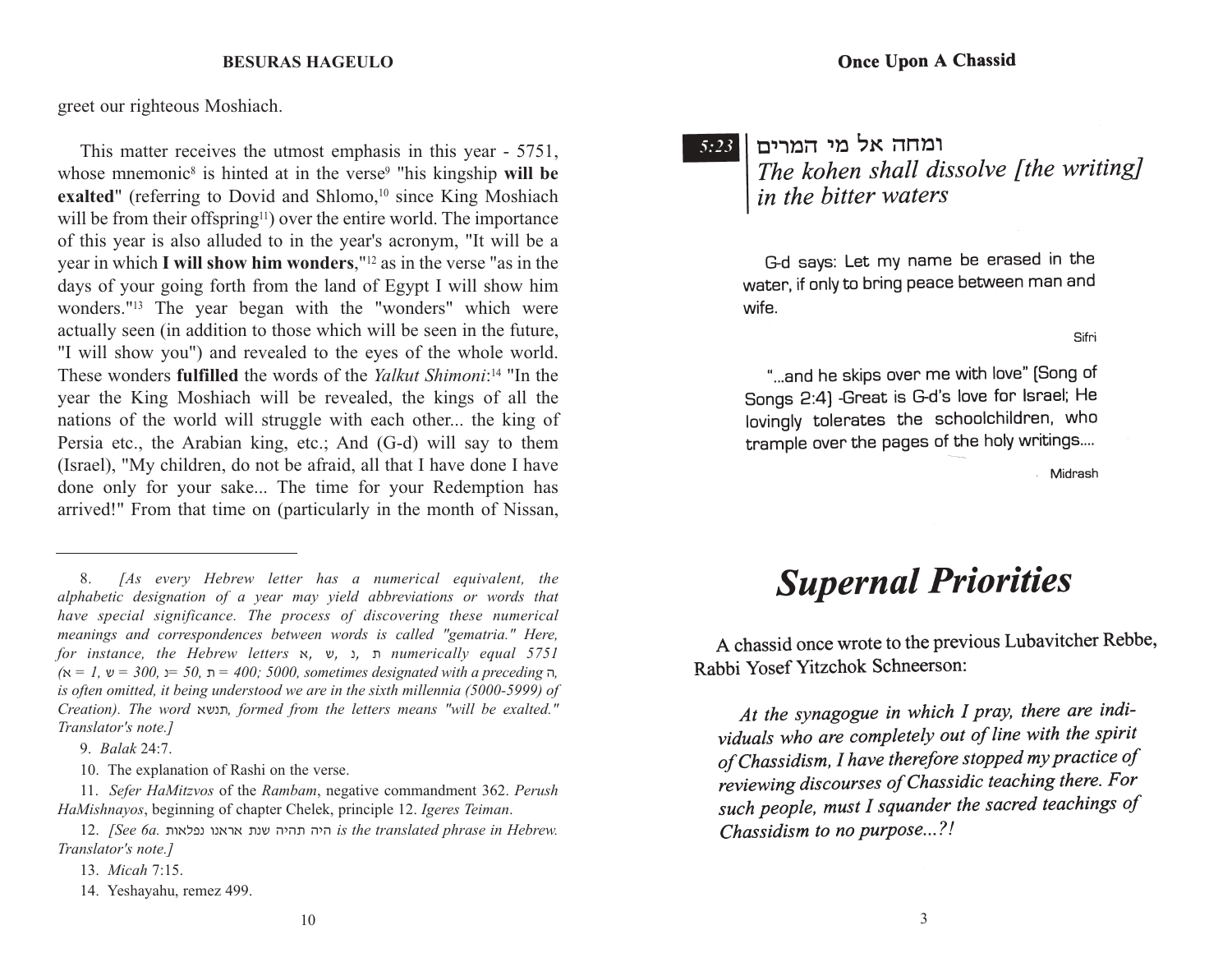### **Naso / Supernal Priorities**

The Rebbe replied in a letter dated 2 Ivar 5695 [May 5,  $1935$ :

Rabbi Pinchas of Noritz was among the most distinguished of Rabbi Israel Ball Shem Tov's disciples and a close companion of his successor, Rabbi Dovber of Mezeritch. Rabbi Pinchas was of the opinion that the distinction and exclusivity of the teachings of chassidism should be safeguarded. He believed that these teachings should not be publicized, and only shared with a select few. He was particularly opposed to those who transcribed Rabbi DovBer's teachings and allowed copies to be made.

Once, while Rabbi Pinchas was in Mezeritch, he found one such transcription languishing in a mound of garbage. The sight of this caused him great pain. Rabbi Schneur Zalman of Liadi was also in Mezeritch at the time and knew of Rabbi Pinchas's intolerance of the indiscriminate publicizing of *chassidus*. Wishing to appease his holy feelings, he began to speak in metaphor:

"Once upon a time there was a mighty king who had an only son. Wishing his son to grow in wisdom and might, he sent him off to explore faraway lands and far-flung islands. There the prince was to learn the nature of foreign plants and animals and brave dangerous terrain to capture exotic beasts and birds.

"One day, the news reached the king that his son, who was then on a faraway island, had fallen gravely ill, and that the doctors were unable to find a cure for his illness. The king commanded that a call be issued throughout his kingdom: any man who has knowledge of medicine or who can propose a cure for the illness of the prince should come

## **THE BESURAS HAGEULO The Announcement Of The Redemption**

## **25**

We have already mentioned many times that according to all the signs of our Sages regarding the end of days (in addition to the general statement in the times of the Gemara that "all the appointed times have passed"1), this generation is the last of exile and the first generation of Redemption. My sainted father-in-law, the Rebbe, the leader of our generation, testified accordingly - in connection with his well-known announcement "immediate Teshuvah, immediate Redemption"2 - that in his days, (decades ago) all the aspects of service were completed, the only requirement being to "polish the buttons"<sup>3</sup> and to stand ready to greet our righteous Moshiach.<sup>4</sup> How much more must this be the case after the increased efforts tospread Torah and Judaism and the wellsprings of Chassidus outward from then until now; especially since after forty years (from his elevation<sup>5</sup>) "a person reaches the level of understanding of his teacher,"6 "A heart to know and eyes to see and ears to hear."7 Thus it is absolutely certain that the service of "polishing the buttons" has also been concluded, and we are standing ready to

<sup>1.</sup> *Sanhedrin* 97:2

<sup>2. &</sup>quot;Kol Koray" in the *HaKriah VeHaKedusha* [Reading and Holiness] of the years 5701-03 [1940-1943] (his *Igros Kodesh* volume 5, page 361 and following. 377 and following. 408 and following. Volume 6, page 430 and following). And elsewhere. *[The phrase literally means, "Immediately to Return (or Repentance), immediately to Redemption. Translator's note.]*

<sup>3.</sup> See the talks of Simchas Torah 5689 [1929].

<sup>4.</sup> See *HaYom Yom* 15 Teves, And in several places.

<sup>5.</sup> *[The Rebbe is writing in the fortieth year after the passing of the Previous Rebbe. Traditionally, the departure of a tzadik from this world is referred to as an "elevation," meaning that he has reached a higher level of spirituality and inferring that his physical life in this world was also essentially spiritual. Translator's note.]*

<sup>6.</sup> *Avodah Zarah* 5, beginning of side b.

<sup>7.</sup> *Tavo* 29:3.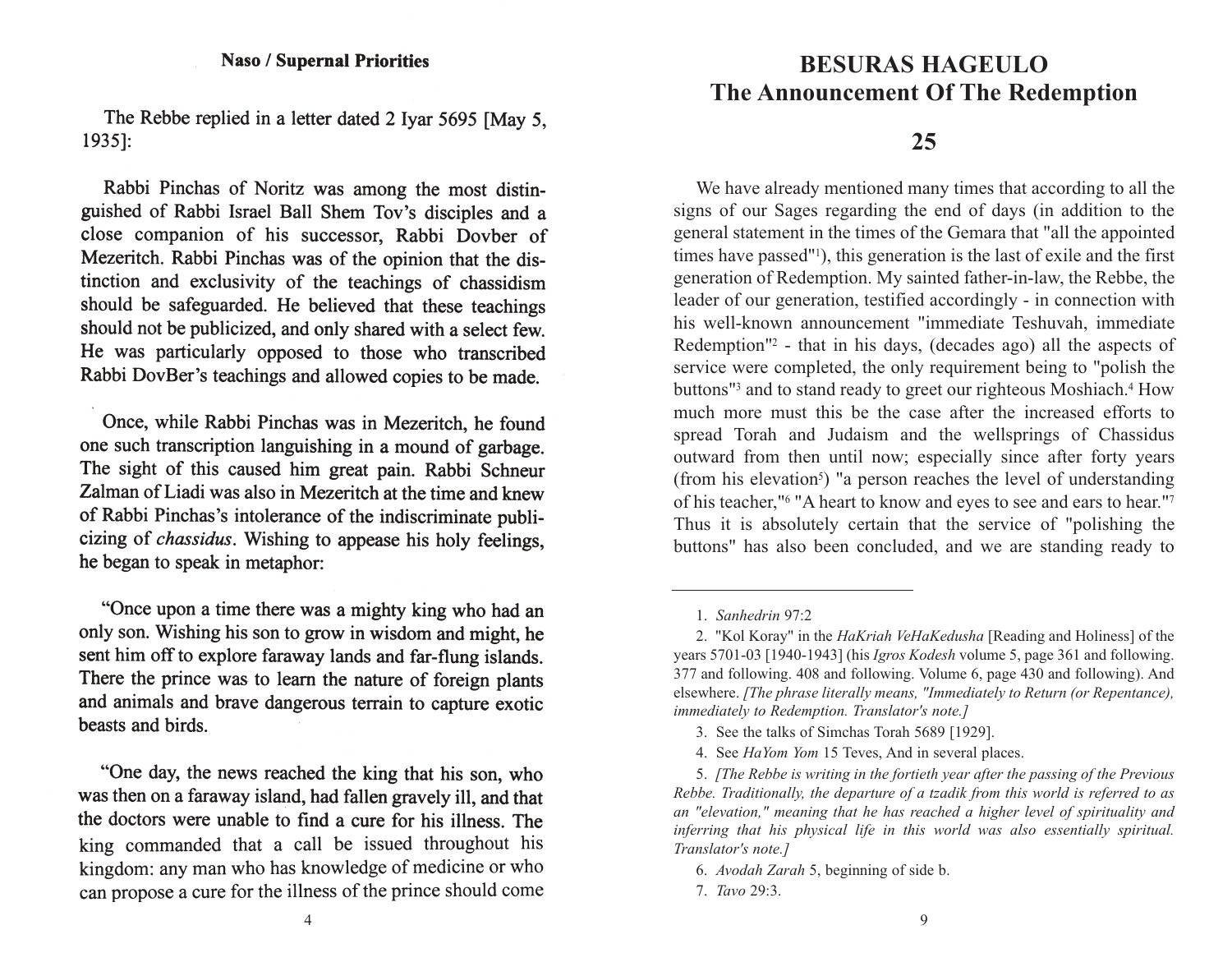### **Once Upon A Chassid**

court, along comes a horse, claiming partnership; it was he, after all, who *schlepped* me to Lubavitch. The truth is, I would probably win my case against the horse. But I have no desire to have it out with a horse over my trips to the Rebbe. No horse will be involved in my Lubavitch!"

### Source:

Igros Kodesh (Letters of Rabbi Yosef Yitzchok of Lubavitch), vol. VI, p. 270; see also the address delivered by Rabbi Menachem M. Schneersohn, the Lubavitcher Rebbe shlita, on January 12, 1957.

to the royal palace.

"All the great doctors and all the famed scholars were silenced; for they knew not remedy nor cure for the illness of the prince.

"One day, there arrived a man who told the king that he knew of a proven remedy for the illness of the prince. However, this remedy was to be found only in an extremely rare and precious stone. Should they find this gem, grind it to the finest of powders, mix it with a superb wine, and give it to the prince to drink, he would be cured.

"The king commanded all the great gemologists of the land to assemble and make a thorough search of the royal treasure stores for the gem which the man had described. After inspecting all the king's gems, the experts finally discovered a stone that matched the man's description. However, the gem they found was the centerpiece of the royal crown of the king!

"At first, they were overjoyed to discover the gem, but as soon as they realized that by removing the stone from the crown - the very crown with which their king was coronated -all its glory would fade, they were extremely distressed. Nonetheless, they were forced to inform the king that the gem had been found.

"The king was overjoyed. He commanded that the gem be extracted, ground to a fine powder, and that the potion for his son be quickly prepared.

"But at that moment, terrible news reached the royal palace: the prince's condition had so deteriorated that his